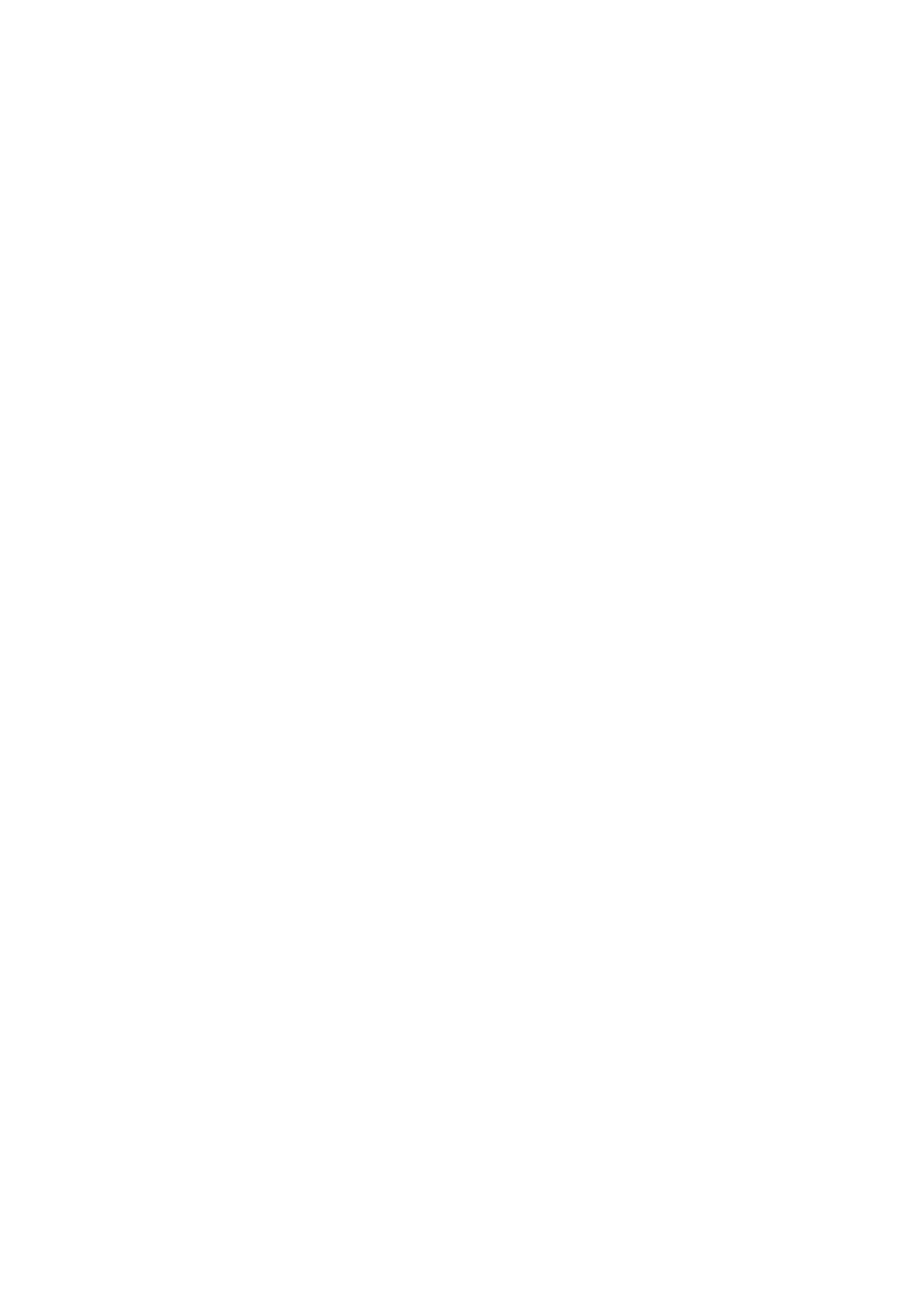| Ingestion                                             | Rinse mouth thoroughly with water. Remove any dentures. Give a few small glasses of water<br>or milk to drink. Stop if the affected person feels sick as vomiting may be dangerous. Do not<br>induce vomiting unless under the direction of medical personnel. If vomiting occurs, the head<br>should be kept low so that vomit does not enter the lungs. Never give anything by mouth to an<br>unconscious person. Move affected person to fresh air and keep warm and at rest in a<br>position comfortable for breathing. Place unconscious person on their side in the recovery<br>position and ensure breathing can take place. Maintain an open airway. Loosen tight clothing<br>such as collar, tie or belt. |  |
|-------------------------------------------------------|--------------------------------------------------------------------------------------------------------------------------------------------------------------------------------------------------------------------------------------------------------------------------------------------------------------------------------------------------------------------------------------------------------------------------------------------------------------------------------------------------------------------------------------------------------------------------------------------------------------------------------------------------------------------------------------------------------------------|--|
| <b>Skin Contact</b>                                   | Rinse with water.                                                                                                                                                                                                                                                                                                                                                                                                                                                                                                                                                                                                                                                                                                  |  |
| Eye contact                                           | Rinse immediately with plenty of water. Remove any contact lenses and open eyelids wide<br>apart. Continue to rinse for at least 10 minutes.                                                                                                                                                                                                                                                                                                                                                                                                                                                                                                                                                                       |  |
| <b>Protection of first aiders</b>                     | First aid personnel should wear appropriate protective equipment during any rescue. Wash<br>contaminated clothing thoroughly with water before removing it from the affected person, or<br>wear gloves. It may be dangerous for first aid personnel to carry out mouth-to-mouth<br>resuscitation.                                                                                                                                                                                                                                                                                                                                                                                                                  |  |
|                                                       | Most important symptoms and effects, both acute and delayed                                                                                                                                                                                                                                                                                                                                                                                                                                                                                                                                                                                                                                                        |  |
| <b>General information</b>                            | See Section 11 for additional information on health hazards. The severity of the symptoms<br>described will vary dependent on the concentration and the length of exposure. Not<br>considered to be a significant hazard due to the small quantities used.                                                                                                                                                                                                                                                                                                                                                                                                                                                         |  |
| Inhalation                                            | A single exposure may cause the following adverse effects: Headache. Nausea, vomiting.<br>Central nervous system depression. Drowsiness, dizziness, disorientation, vertigo. Narcotic<br>effect.                                                                                                                                                                                                                                                                                                                                                                                                                                                                                                                   |  |
| Ingestion                                             | Due to the physical nature of this product, it is unlikely that ingestion will occur.                                                                                                                                                                                                                                                                                                                                                                                                                                                                                                                                                                                                                              |  |
| <b>Skin contact</b>                                   | Repeated exposure may cause skin dryness or cracking.                                                                                                                                                                                                                                                                                                                                                                                                                                                                                                                                                                                                                                                              |  |
| Eye contact                                           | Irritating to eyes.                                                                                                                                                                                                                                                                                                                                                                                                                                                                                                                                                                                                                                                                                                |  |
|                                                       | Indication of immediate medical attention and special treatment needed                                                                                                                                                                                                                                                                                                                                                                                                                                                                                                                                                                                                                                             |  |
| Notes for the doctor                                  | Treat symptomatically.                                                                                                                                                                                                                                                                                                                                                                                                                                                                                                                                                                                                                                                                                             |  |
| 5. Fire-fighting measures                             |                                                                                                                                                                                                                                                                                                                                                                                                                                                                                                                                                                                                                                                                                                                    |  |
| <b>Extinguishing media</b>                            |                                                                                                                                                                                                                                                                                                                                                                                                                                                                                                                                                                                                                                                                                                                    |  |
| Suitable extinguishing media                          | The product is flammable. Extinguish with alcohol-resistant foam, carbon dioxide, dry powder<br>or water fog. Use fire-extinguishing media suitable for the surrounding fire.                                                                                                                                                                                                                                                                                                                                                                                                                                                                                                                                      |  |
| Unsuitable extinguishing<br>media                     | Do not use water jet as an extinguisher, as this will spread the fire.                                                                                                                                                                                                                                                                                                                                                                                                                                                                                                                                                                                                                                             |  |
| Special hazards arising from the substance or mixture |                                                                                                                                                                                                                                                                                                                                                                                                                                                                                                                                                                                                                                                                                                                    |  |
| Specific hazards                                      | Containers can burst violently or explode when heated, due to excessive pressure build-up. If<br>aerosol cans are ruptured, care should be taken due to the rapid escape of the pressurized<br>contents and propellant. Not considered to be a significant hazard due to the small quantities<br>used.                                                                                                                                                                                                                                                                                                                                                                                                             |  |
| <b>Hazardous combustion</b><br>products               | Thermal decomposition or combustion products may include the following substances:<br>Harmful gases or vapors.                                                                                                                                                                                                                                                                                                                                                                                                                                                                                                                                                                                                     |  |
| Advice for firefighters                               |                                                                                                                                                                                                                                                                                                                                                                                                                                                                                                                                                                                                                                                                                                                    |  |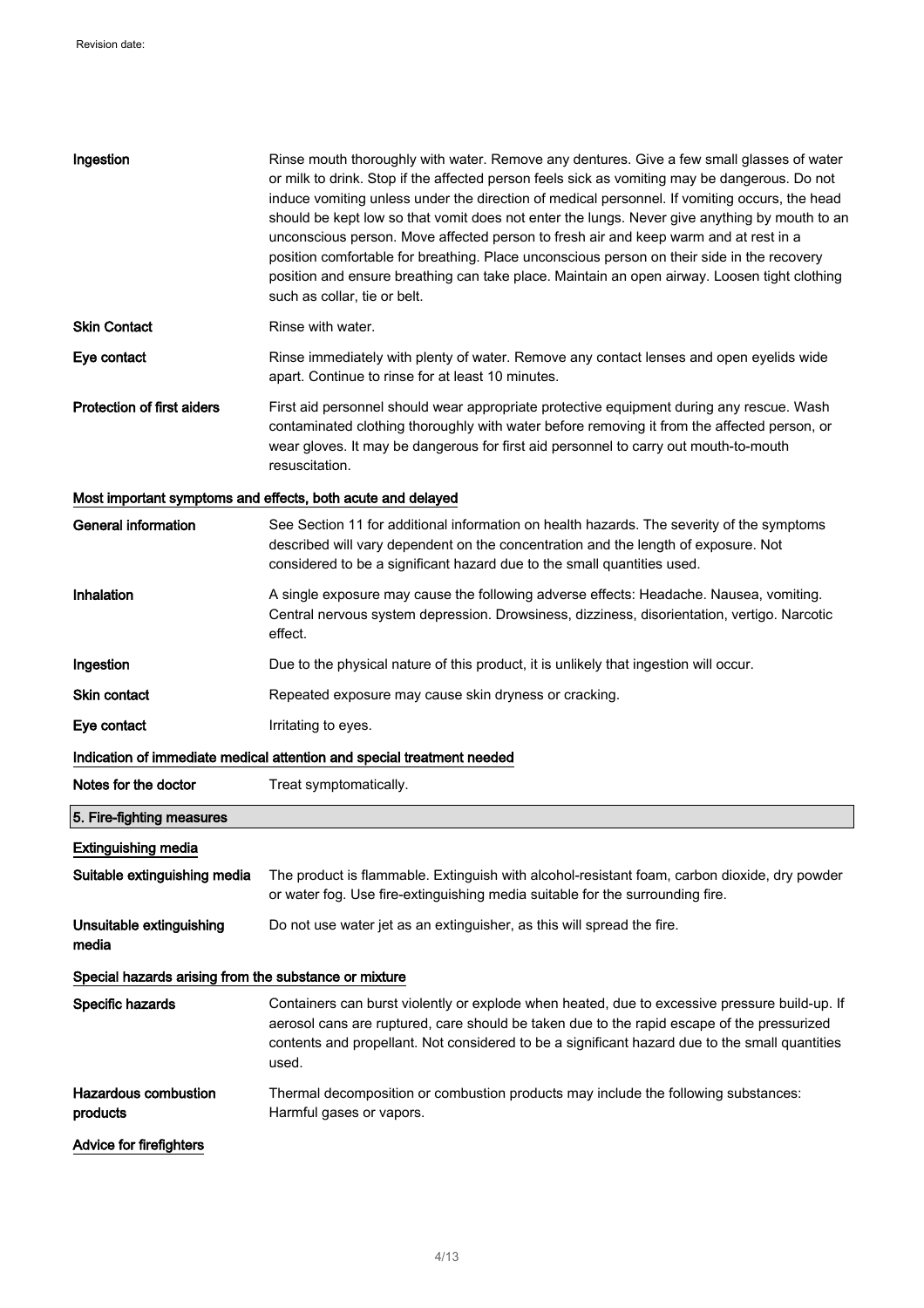| Protective actions during<br>firefighting        | Avoid breathing fire gases or vapors. Evacuate area. Keep upwind to avoid inhalation of<br>gases, vapors, fumes and smoke. Ventilate closed spaces before entering them. Cool<br>containers exposed to heat with water spray and remove them from the fire area if it can be<br>done without risk. Cool containers exposed to flames with water until well after the fire is out.<br>If a leak or spill has not ignited, use water spray to disperse vapors and protect men stopping<br>the leak. Avoid discharge to the aquatic environment. Control run-off water by containing and<br>keeping it out of sewers and watercourses. If risk of water pollution occurs, notify appropriate<br>authorities. |
|--------------------------------------------------|-----------------------------------------------------------------------------------------------------------------------------------------------------------------------------------------------------------------------------------------------------------------------------------------------------------------------------------------------------------------------------------------------------------------------------------------------------------------------------------------------------------------------------------------------------------------------------------------------------------------------------------------------------------------------------------------------------------|
| Special protective equipment<br>for firefighters | Wear positive-pressure self-contained breathing apparatus (SCBA) and appropriate protective<br>clothing. Standard Firefighter's clothing including helmets, protective boots and gloves will<br>provide a basic level of protection for chemical incidents.                                                                                                                                                                                                                                                                                                                                                                                                                                               |

6. Accidental release measures

#### Personal precautions, protective equipment and emergency procedures

| <b>Personal precautions</b>                          | No action shall be taken without appropriate training or involving any personal risk. Keep<br>unnecessary and unprotected personnel away from the spillage. Wear protective clothing as<br>described in Section 8 of this safety data sheet. Follow precautions for safe handling<br>described in this safety data sheet. Wash thoroughly after dealing with a spillage. Ensure<br>procedures and training for emergency decontamination and disposal are in place. Do not<br>touch or walk into spilled material. Evacuate area. Risk of explosion. Provide adequate<br>ventilation. No smoking, sparks, flames or other sources of ignition near spillage. Promptly<br>remove any clothing that becomes contaminated. Avoid inhalation of dust and vapors. Use<br>suitable respiratory protection if ventilation is inadequate. Avoid contact with eyes and<br>prolonged skin contact. |
|------------------------------------------------------|------------------------------------------------------------------------------------------------------------------------------------------------------------------------------------------------------------------------------------------------------------------------------------------------------------------------------------------------------------------------------------------------------------------------------------------------------------------------------------------------------------------------------------------------------------------------------------------------------------------------------------------------------------------------------------------------------------------------------------------------------------------------------------------------------------------------------------------------------------------------------------------|
| <b>Environmental precautions</b>                     |                                                                                                                                                                                                                                                                                                                                                                                                                                                                                                                                                                                                                                                                                                                                                                                                                                                                                          |
| <b>Environmental precautions</b>                     | Avoid discharge into drains or watercourses or onto the ground. Avoid discharge to the<br>aquatic environment.                                                                                                                                                                                                                                                                                                                                                                                                                                                                                                                                                                                                                                                                                                                                                                           |
| Methods and material for containment and cleaning up |                                                                                                                                                                                                                                                                                                                                                                                                                                                                                                                                                                                                                                                                                                                                                                                                                                                                                          |
| Methods for cleaning up                              | Wear protective clothing as described in Section 8 of this safety data sheet. Clear up spills<br>immediately and dispose of waste safely. Eliminate all ignition sources if safe to do so. No<br>smoking, sparks, flames or other sources of ignition near spillage. Flush contaminated area<br>with plenty of water. Wash thoroughly after dealing with a spillage. Dangerous for the<br>environment. Do not empty into drains. For waste disposal, see Section 13.                                                                                                                                                                                                                                                                                                                                                                                                                     |
| Reference to other sections                          | For personal protection, see Section 8. See Section 11 for additional information on health<br>hazards. See Section 12 for additional information on ecological hazards. For waste disposal,<br>see Section 13.                                                                                                                                                                                                                                                                                                                                                                                                                                                                                                                                                                                                                                                                          |
| 7. Handling and storage                              |                                                                                                                                                                                                                                                                                                                                                                                                                                                                                                                                                                                                                                                                                                                                                                                                                                                                                          |
| Precautions for safe handling                        |                                                                                                                                                                                                                                                                                                                                                                                                                                                                                                                                                                                                                                                                                                                                                                                                                                                                                          |
| <b>Usage precautions</b>                             | Read and follow manufacturer's recommendations. Wear protective clothing as described in                                                                                                                                                                                                                                                                                                                                                                                                                                                                                                                                                                                                                                                                                                                                                                                                 |

Section 8 of this safety data sheet. Keep away from food, drink and animal feeding stuffs. Avoid exposing aerosol containers to high temperatures or direct sunlight. The product is flammable. Keep away from heat, hot surfaces, sparks, open flames and other ignition sources. No smoking. Do not handle until all safety precautions have been read and understood. Do not handle broken packages without protective equipment. Do not spray on an open flame or other ignition source. Pressurized container: Do not pierce or burn, even after use. Spray will evaporate and cool rapidly and may cause frostbite or cold burns if in contact with skin. Avoid contact with eyes. Avoid inhalation of vapors and spray/mists.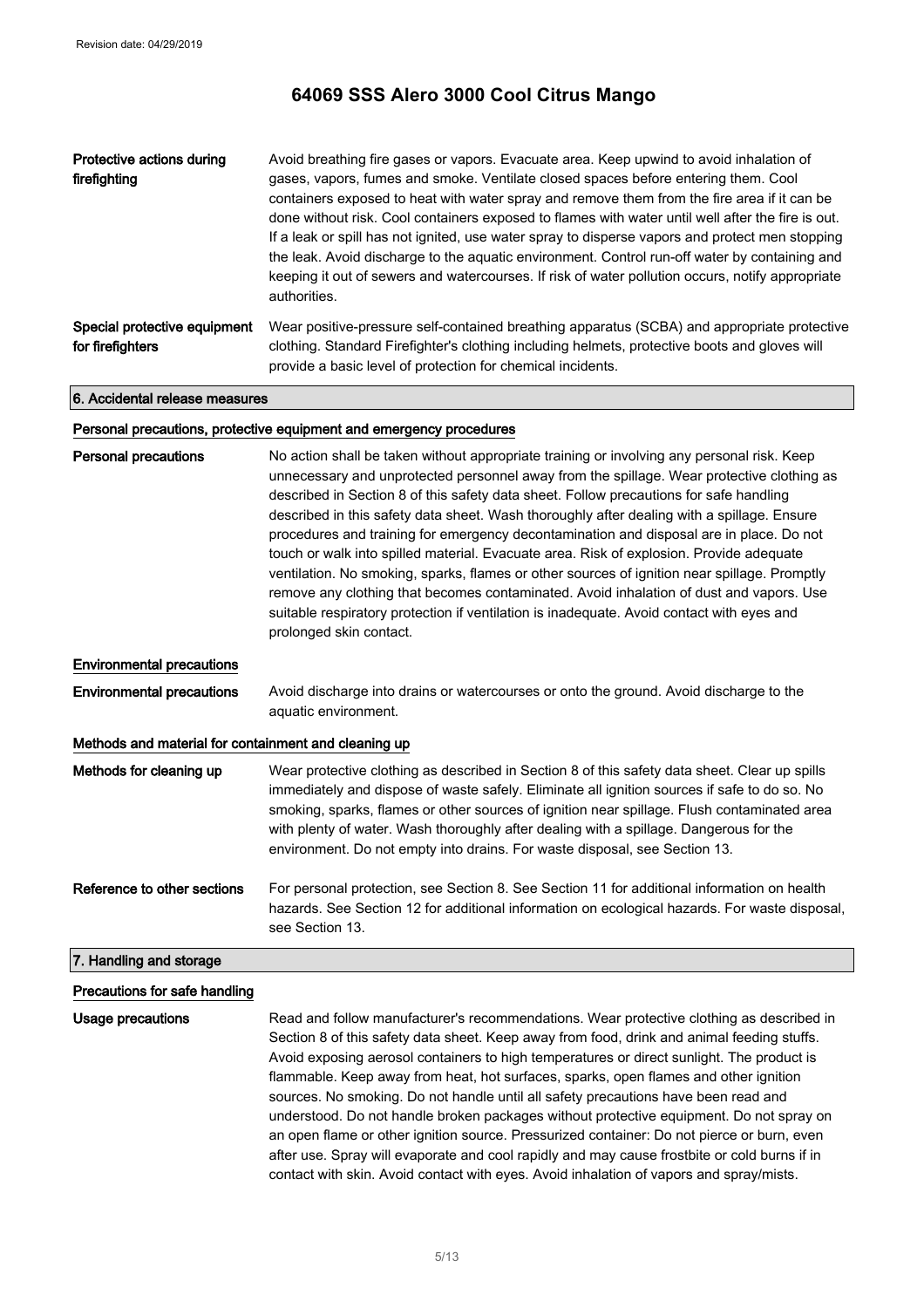| Advice on general    | Wash promptly if skin becomes contaminated. Take off contaminated clothing and wash         |
|----------------------|---------------------------------------------------------------------------------------------|
| occupational hygiene | before reuse. Wash contaminated clothing before reuse. Do not eat, drink or smoke when      |
|                      | using this product. Wash at the end of each work shift and before eating, smoking and using |
|                      | the toilet. Change work clothing daily before leaving workplace.                            |

#### Conditions for safe storage, including any incompatibilities

Storage precautions **Keep away from oxidizing materials, heat and flames. Keep only in the original container.** Keep container tightly closed, in a cool, well ventilated place. Keep containers upright. Protect containers from damage. Do not store near heat sources or expose to high temperatures. Do not expose to temperatures exceeding 50°C/122°F. Utilize retaining walls to prevent soil and water pollution in the event of spillage. The storage area floor should be leak-tight, jointless and not absorbent.

Storage class The Miscellaneous hazardous material storage.

#### Specific end uses(s)

Specific end use(s) The identified uses for this product are detailed in Section 1.

#### 8. Exposure controls/Personal protection

#### Control parameters

#### Occupational exposure limits

#### (2-Methoxymethylethoxy)propanol

Long-term exposure limit (8-hour TWA): ACGIH 100 ppm 606 mg/m<sup>3</sup> Short-term exposure limit (15-minute): ACGIH 150 ppm 909 mg/m<sup>3</sup> Sk

Long-term exposure limit (8-hour TWA): OSHA 100 ppm 600 mg/m<sup>3</sup> Sk

ACGIH = American Conference of Governmental Industrial Hygienists.

Sk = Danger of cutaneous absorption.

OSHA = Occupational Safety and Health Administration.

#### (2-Methoxymethylethoxy)propanol (CAS: 34590-94-8)



Provide adequate ventilation. Personal, workplace environment or biological monitoring may be required to determine the effectiveness of the ventilation or other control measures and/or the necessity to use respiratory protective equipment. Use process enclosures, local exhaust ventilation or other engineering controls as the primary means to minimize worker exposure. Personal protective equipment should only be used if worker exposure cannot be controlled adequately by the engineering control measures. Ensure control measures are regularly inspected and maintained. Ensure operatives are trained to minimize exposure.

Eye/face protection Eyewear complying with an approved standard should be worn if a risk assessment indicates eye contact is possible. Personal protective equipment for eye and face protection should comply with OSHA 1910.133. Wear tight-fitting, chemical splash goggles or face shield. If inhalation hazards exist, a full-face respirator may be required instead.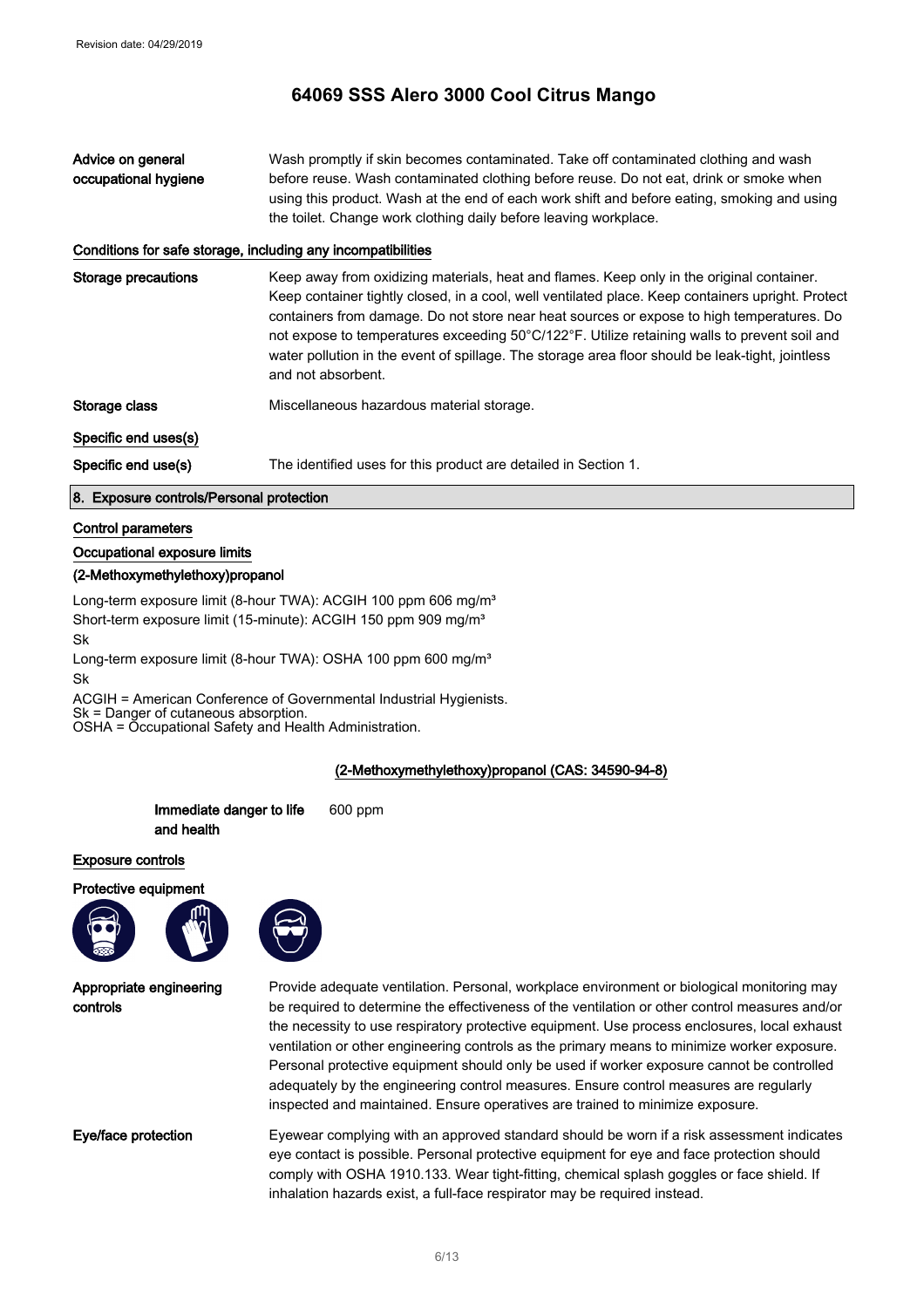| Hand protection                           | Chemical-resistant, impervious gloves complying with an approved standard should be worn if<br>a risk assessment indicates skin contact is possible. The most suitable glove should be<br>chosen in consultation with the glove supplier/manufacturer, who can provide information<br>about the breakthrough time of the glove material. To protect hands from chemicals, gloves<br>should comply with OSHA 1910.138 and be demonstrated to be impervious to the chemical<br>and resist degradation. Considering the data specified by the glove manufacturer, check<br>during use that the gloves are retaining their protective properties and change them as soon<br>as any deterioration is detected. Frequent changes are recommended. |
|-------------------------------------------|---------------------------------------------------------------------------------------------------------------------------------------------------------------------------------------------------------------------------------------------------------------------------------------------------------------------------------------------------------------------------------------------------------------------------------------------------------------------------------------------------------------------------------------------------------------------------------------------------------------------------------------------------------------------------------------------------------------------------------------------|
| Other skin and body<br>protection         | Appropriate footwear and additional protective clothing complying with an approved standard<br>should be worn if a risk assessment indicates skin contamination is possible.                                                                                                                                                                                                                                                                                                                                                                                                                                                                                                                                                                |
| Hygiene measures                          | Provide eyewash station and safety shower. Contaminated work clothing should not be<br>allowed out of the workplace. Wash contaminated clothing before reuse. Clean equipment<br>and the work area every day. Good personal hygiene procedures should be implemented.<br>Wash at the end of each work shift and before eating, smoking and using the toilet. When<br>using do not eat, drink or smoke. Preventive industrial medical examinations should be carried<br>out. Warn cleaning personnel of any hazardous properties of the product.                                                                                                                                                                                             |
| <b>Respiratory protection</b>             | Respiratory protection complying with an approved standard should be worn if a risk<br>assessment indicates inhalation of contaminants is possible. Ensure all respiratory protective<br>equipment is suitable for its intended use and is NIOSH approved. Check that the respirator<br>fits tightly and the filter is changed regularly. Gas and combination filter cartridges should<br>comply with OSHA 1910.134. Full face mask respirators with replaceable filter cartridges<br>should comply with OSHA 1910.134. Half mask and quarter mask respirators with replaceable<br>filter cartridges should comply with OSHA 1910.134.                                                                                                      |
| <b>Environmental exposure</b><br>controls | Keep container tightly sealed when not in use. Emissions from ventilation or work process<br>equipment should be checked to ensure they comply with the requirements of environmental<br>protection legislation. In some cases, fume scrubbers, filters or engineering modifications to<br>the process equipment will be necessary to reduce emissions to acceptable levels.                                                                                                                                                                                                                                                                                                                                                                |

## 9. Physical and chemical properties

| Information on basic physical and chemical properties |                  |
|-------------------------------------------------------|------------------|
| Appearance                                            | Aerosol.         |
| Color                                                 | Colorless.       |
| Odor                                                  | Fruity.          |
| <b>Odor threshold</b>                                 | Not known.       |
| pH                                                    | Not applicable.  |
| <b>Melting point</b>                                  | Not available.   |
| Initial boiling point and range                       | $79^{\circ}$ C   |
| Flash point                                           | $-104^{\circ}$ C |
| <b>Evaporation rate</b>                               | Not available.   |
| <b>Evaporation factor</b>                             | Not available.   |
| Flammability (solid, gas)                             | Not available.   |
| Upper/lower flammability or<br>explosive limits       | Not known.       |
| Vapor pressure                                        | 480000 Pa @ 20°C |
| Vapor density                                         | Not available.   |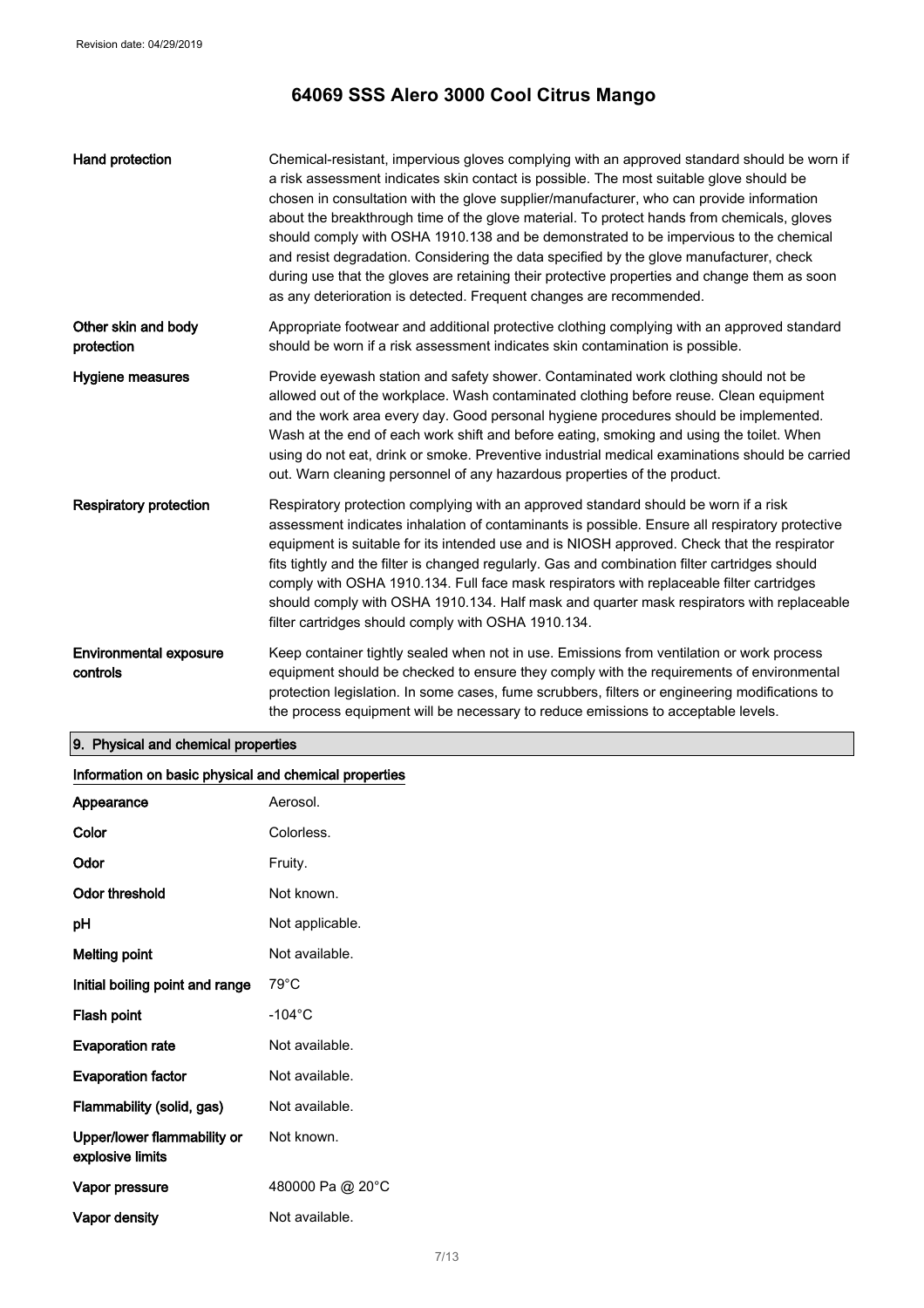| <b>Relative density</b>                                             | Not applicable.                                                                                                                                                        |
|---------------------------------------------------------------------|------------------------------------------------------------------------------------------------------------------------------------------------------------------------|
| Solubility(ies)                                                     | Soluble in water.                                                                                                                                                      |
| <b>Partition coefficient</b>                                        | Not available.                                                                                                                                                         |
| Auto-ignition temperature                                           | $415^{\circ}$ C                                                                                                                                                        |
| <b>Decomposition Temperature</b>                                    | Not available.                                                                                                                                                         |
| <b>Explosive properties</b>                                         | Not considered to be explosive.                                                                                                                                        |
| <b>Oxidizing properties</b>                                         | There are no chemical groups present in the product that are associated with oxidizing<br>properties.                                                                  |
| 10. Stability and reactivity                                        |                                                                                                                                                                        |
| Reactivity                                                          | There are no known reactivity hazards associated with this product.                                                                                                    |
| <b>Stability</b>                                                    | Stable at normal ambient temperatures and when used as recommended. Stable under the<br>prescribed storage conditions.                                                 |
| Possibility of hazardous<br>reactions                               | The following materials may react strongly with the product: Oxidizing agents.                                                                                         |
| <b>Conditions to avoid</b>                                          | Avoid exposing aerosol containers to high temperatures or direct sunlight. Pressurised<br>container: may burst if heated                                               |
| <b>Materials to avoid</b>                                           | No specific material or group of materials is likely to react with the product to produce a<br>hazardous situation.                                                    |
| Hazardous decomposition<br>products                                 | Does not decompose when used and stored as recommended. Thermal decomposition or<br>combustion products may include the following substances: Harmful gases or vapors. |
| 11. Toxicological information                                       |                                                                                                                                                                        |
| Information on toxicological effects                                |                                                                                                                                                                        |
| Acute toxicity - oral<br>Notes (oral LD <sub>50</sub> )             | Based on available data the classification criteria are not met.                                                                                                       |
| Acute toxicity - dermal<br>Notes (dermal LD <sub>50</sub> )         |                                                                                                                                                                        |
|                                                                     | Based on available data the classification criteria are not met.                                                                                                       |
| Acute toxicity - inhalation<br>Notes (inhalation LC <sub>50</sub> ) | Based on available data the classification criteria are not met.                                                                                                       |
| Skin corrosion/irritation<br>Animal data                            | Based on available data the classification criteria are not met.                                                                                                       |
| Serious eye damage/irritation<br>Serious eye damage/irritation      | Causes serious eye irritation.                                                                                                                                         |
| Respiratory sensitization<br>Respiratory sensitization              | Based on available data the classification criteria are not met.                                                                                                       |
| Skin sensitization<br><b>Skin sensitization</b>                     | Based on available data the classification criteria are not met.                                                                                                       |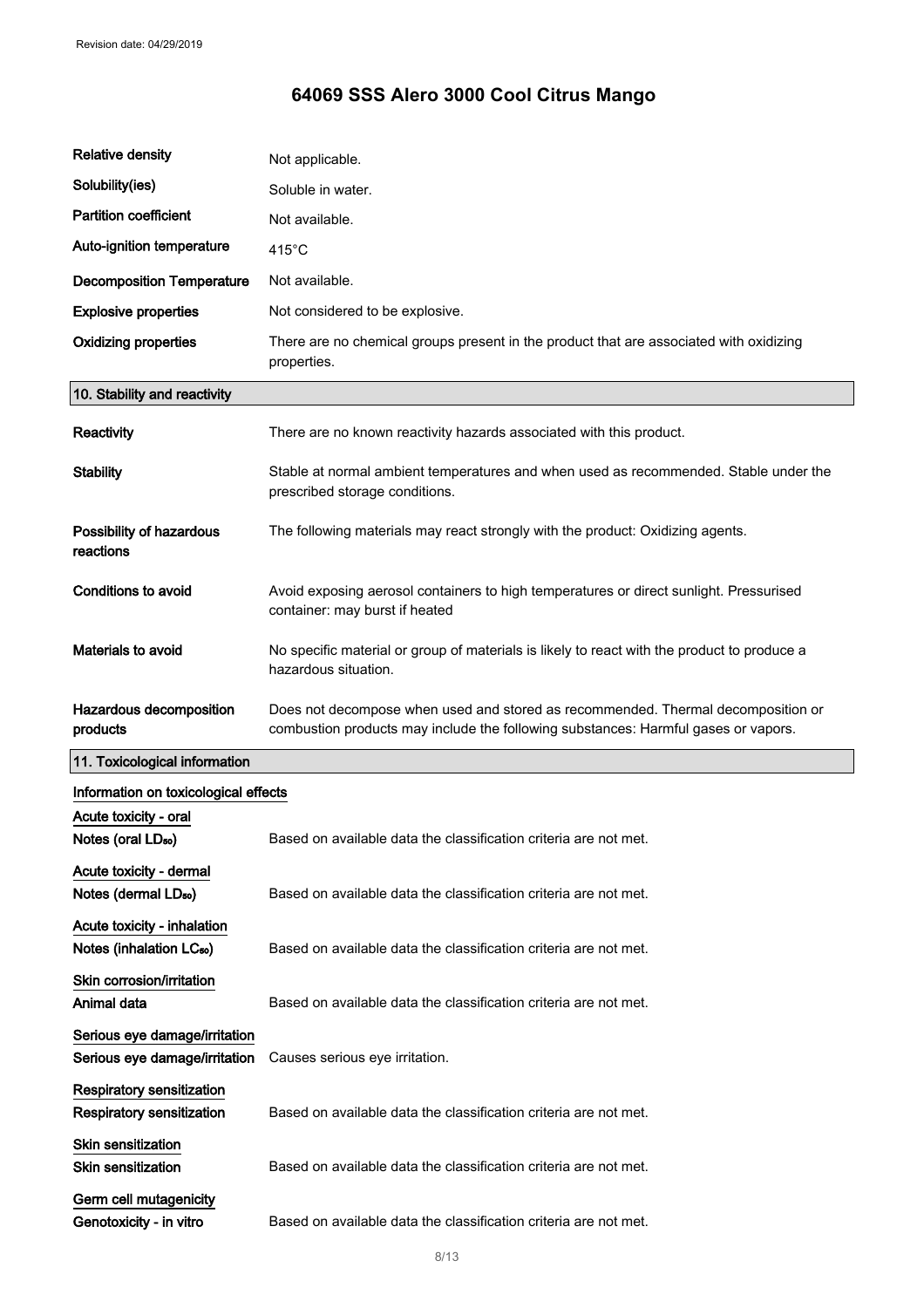| Carcinogenicity                                      |                                                                                                                                                                                                  |
|------------------------------------------------------|--------------------------------------------------------------------------------------------------------------------------------------------------------------------------------------------------|
| Carcinogenicity                                      | Based on available data the classification criteria are not met.                                                                                                                                 |
| <b>IARC</b> carcinogenicity                          | None of the ingredients are listed or exempt.                                                                                                                                                    |
| Reproductive toxicity                                |                                                                                                                                                                                                  |
| Reproductive toxicity - fertility                    | Based on available data the classification criteria are not met.                                                                                                                                 |
| Reproductive toxicity -<br>development               | Based on available data the classification criteria are not met.                                                                                                                                 |
| Specific target organ toxicity - single exposure     |                                                                                                                                                                                                  |
| STOT - single exposure                               | STOT SE 3 - H336 May cause drowsiness or dizziness.                                                                                                                                              |
| <b>Target organs</b>                                 | Central nervous system                                                                                                                                                                           |
| Specific target organ toxicity - repeated exposure   |                                                                                                                                                                                                  |
| STOT - repeated exposure                             | Not classified as a specific target organ toxicant after repeated exposure.                                                                                                                      |
| <b>Aspiration hazard</b><br><b>Aspiration hazard</b> | Based on available data the classification criteria are not met.                                                                                                                                 |
| <b>General information</b>                           | The severity of the symptoms described will vary dependent on the concentration and the<br>length of exposure.                                                                                   |
| Inhalation                                           | A single exposure may cause the following adverse effects: Headache. Nausea, vomiting.<br>Central nervous system depression. Drowsiness, dizziness, disorientation, vertigo. Narcotic<br>effect. |
| Ingestion                                            | Due to the physical nature of this product, it is unlikely that ingestion will occur.                                                                                                            |
| <b>Skin Contact</b>                                  | Repeated exposure may cause skin dryness or cracking.                                                                                                                                            |
| Eye contact                                          | Irritating to eyes.                                                                                                                                                                              |
| Route of exposure                                    | Ingestion Inhalation Skin and/or eye contact                                                                                                                                                     |
| <b>Target Organs</b>                                 | Central nervous system                                                                                                                                                                           |
| 12. Ecological information                           |                                                                                                                                                                                                  |
| Ecotoxicity                                          | Not considered to be a significant hazard due to the small quantities used.                                                                                                                      |
| <b>Toxicity</b>                                      | Aquatic Chronic 3 - H412 Harmful to aquatic life with long lasting effects.                                                                                                                      |
| Persistence and degradability                        |                                                                                                                                                                                                  |
| Persistence and degradability                        | The degradability of the product is not known.                                                                                                                                                   |
| <b>Bioaccumulative potential</b>                     |                                                                                                                                                                                                  |
| <b>Bio-Accumulative Potential</b>                    | No data available on bioaccumulation.                                                                                                                                                            |
| <b>Partition coefficient</b>                         | Not available.                                                                                                                                                                                   |
| Mobility in soil                                     |                                                                                                                                                                                                  |
| <b>Mobility</b>                                      | The product contains volatile organic compounds (VOCs) which will evaporate easily from all<br>surfaces.                                                                                         |
| Other adverse effects                                |                                                                                                                                                                                                  |
| Other adverse effects                                | None known.                                                                                                                                                                                      |
|                                                      |                                                                                                                                                                                                  |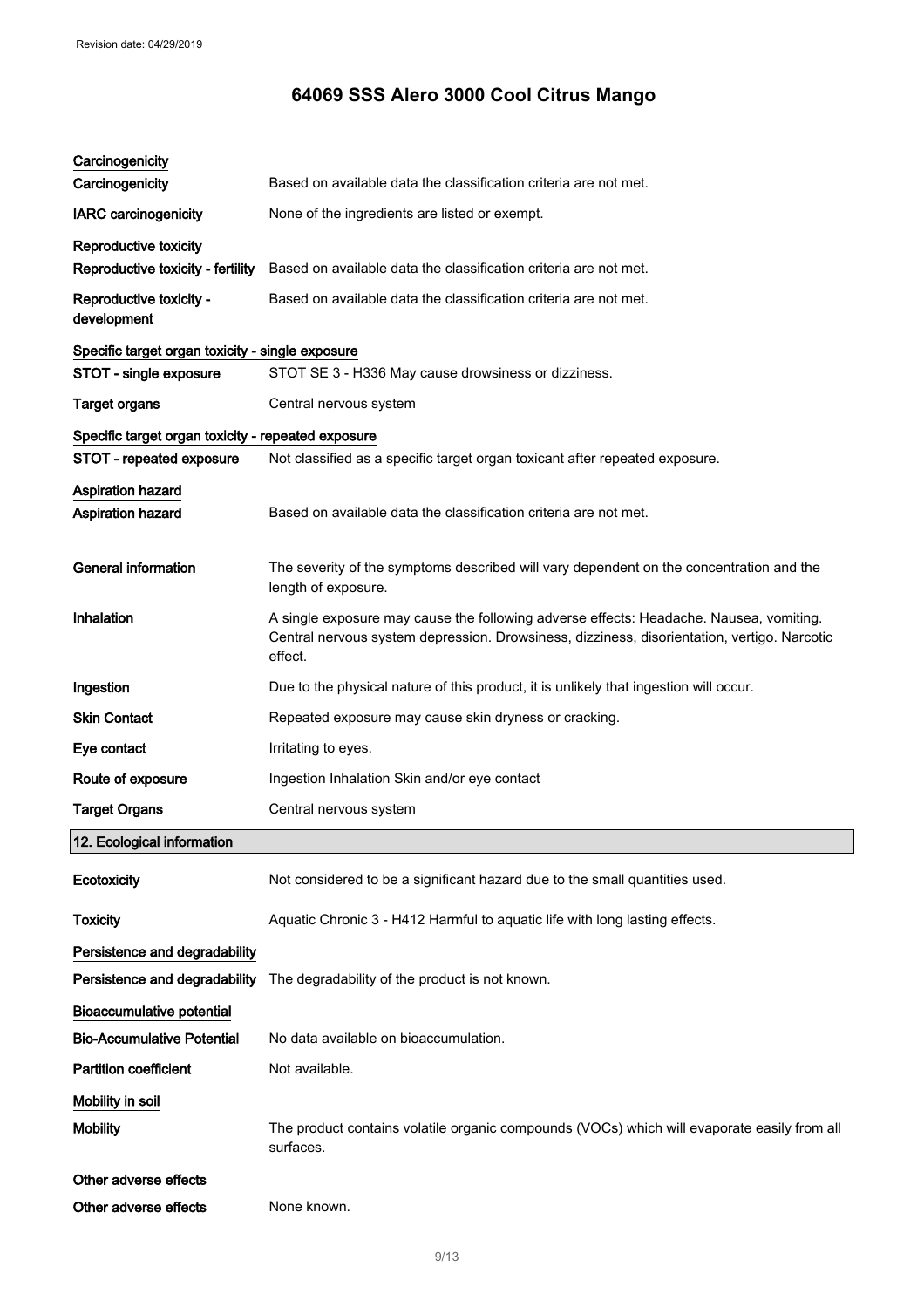## 13. Disposal considerations

| Waste treatment methods                           |                                                                                                                                                                                                                                                                                                                                                                                                                                                                                                                                                                                                                                                                                                                                                         |
|---------------------------------------------------|---------------------------------------------------------------------------------------------------------------------------------------------------------------------------------------------------------------------------------------------------------------------------------------------------------------------------------------------------------------------------------------------------------------------------------------------------------------------------------------------------------------------------------------------------------------------------------------------------------------------------------------------------------------------------------------------------------------------------------------------------------|
| <b>General information</b>                        | The generation of waste should be minimized or avoided wherever possible. Reuse or recycle<br>products wherever possible. This material and its container must be disposed of in a safe<br>way. Disposal of this product, process solutions, residues and by-products should at all times<br>comply with the requirements of environmental protection and waste disposal legislation and<br>any local authority requirements. When handling waste, the safety precautions applying to<br>handling of the product should be considered. Care should be taken when handling emptied<br>containers that have not been thoroughly cleaned or rinsed out. Empty containers or liners<br>may retain some product residues and hence be potentially hazardous. |
| <b>Disposal methods</b>                           | Dispose of surplus products and those that cannot be recycled via a licensed waste disposal<br>contractor. Waste, residues, empty containers, discarded work clothes and contaminated<br>cleaning materials should be collected in designated containers, labeled with their contents.<br>Waste packaging should be collected for reuse or recycling. Incineration or landfill should only<br>be considered when recycling is not feasible.                                                                                                                                                                                                                                                                                                             |
| 14. Transport information                         |                                                                                                                                                                                                                                                                                                                                                                                                                                                                                                                                                                                                                                                                                                                                                         |
| <b>UN Number</b>                                  |                                                                                                                                                                                                                                                                                                                                                                                                                                                                                                                                                                                                                                                                                                                                                         |
| UN No. (TDG)                                      | 1950                                                                                                                                                                                                                                                                                                                                                                                                                                                                                                                                                                                                                                                                                                                                                    |
| UN No. (IMDG)                                     | 1950                                                                                                                                                                                                                                                                                                                                                                                                                                                                                                                                                                                                                                                                                                                                                    |
| UN No. (ICAO)                                     | 1950                                                                                                                                                                                                                                                                                                                                                                                                                                                                                                                                                                                                                                                                                                                                                    |
| UN proper shipping name                           |                                                                                                                                                                                                                                                                                                                                                                                                                                                                                                                                                                                                                                                                                                                                                         |
| Proper shipping name (TDG)                        | <b>AEROSOLS</b>                                                                                                                                                                                                                                                                                                                                                                                                                                                                                                                                                                                                                                                                                                                                         |
| Proper shipping name (IMDG) AEROSOLS              |                                                                                                                                                                                                                                                                                                                                                                                                                                                                                                                                                                                                                                                                                                                                                         |
| Proper shipping name (ICAO)                       | AEROSOLS                                                                                                                                                                                                                                                                                                                                                                                                                                                                                                                                                                                                                                                                                                                                                |
| Transport hazard class(es)                        |                                                                                                                                                                                                                                                                                                                                                                                                                                                                                                                                                                                                                                                                                                                                                         |
| <b>TDG class</b>                                  | 2.1                                                                                                                                                                                                                                                                                                                                                                                                                                                                                                                                                                                                                                                                                                                                                     |
| TDG label(s)                                      | 2.1                                                                                                                                                                                                                                                                                                                                                                                                                                                                                                                                                                                                                                                                                                                                                     |
| <b>IMDG Class</b>                                 | 2.1                                                                                                                                                                                                                                                                                                                                                                                                                                                                                                                                                                                                                                                                                                                                                     |
| ICAO class/division                               | 2.1                                                                                                                                                                                                                                                                                                                                                                                                                                                                                                                                                                                                                                                                                                                                                     |
| <b>Transport labels</b>                           |                                                                                                                                                                                                                                                                                                                                                                                                                                                                                                                                                                                                                                                                                                                                                         |
| <b>Environmental hazards</b>                      |                                                                                                                                                                                                                                                                                                                                                                                                                                                                                                                                                                                                                                                                                                                                                         |
| <b>Environmentally Hazardous Substance</b><br>No. |                                                                                                                                                                                                                                                                                                                                                                                                                                                                                                                                                                                                                                                                                                                                                         |
| Special precautions for user                      |                                                                                                                                                                                                                                                                                                                                                                                                                                                                                                                                                                                                                                                                                                                                                         |
| EmS                                               | $F-D, S-U$                                                                                                                                                                                                                                                                                                                                                                                                                                                                                                                                                                                                                                                                                                                                              |

15. Regulatory information

US Federal Regulations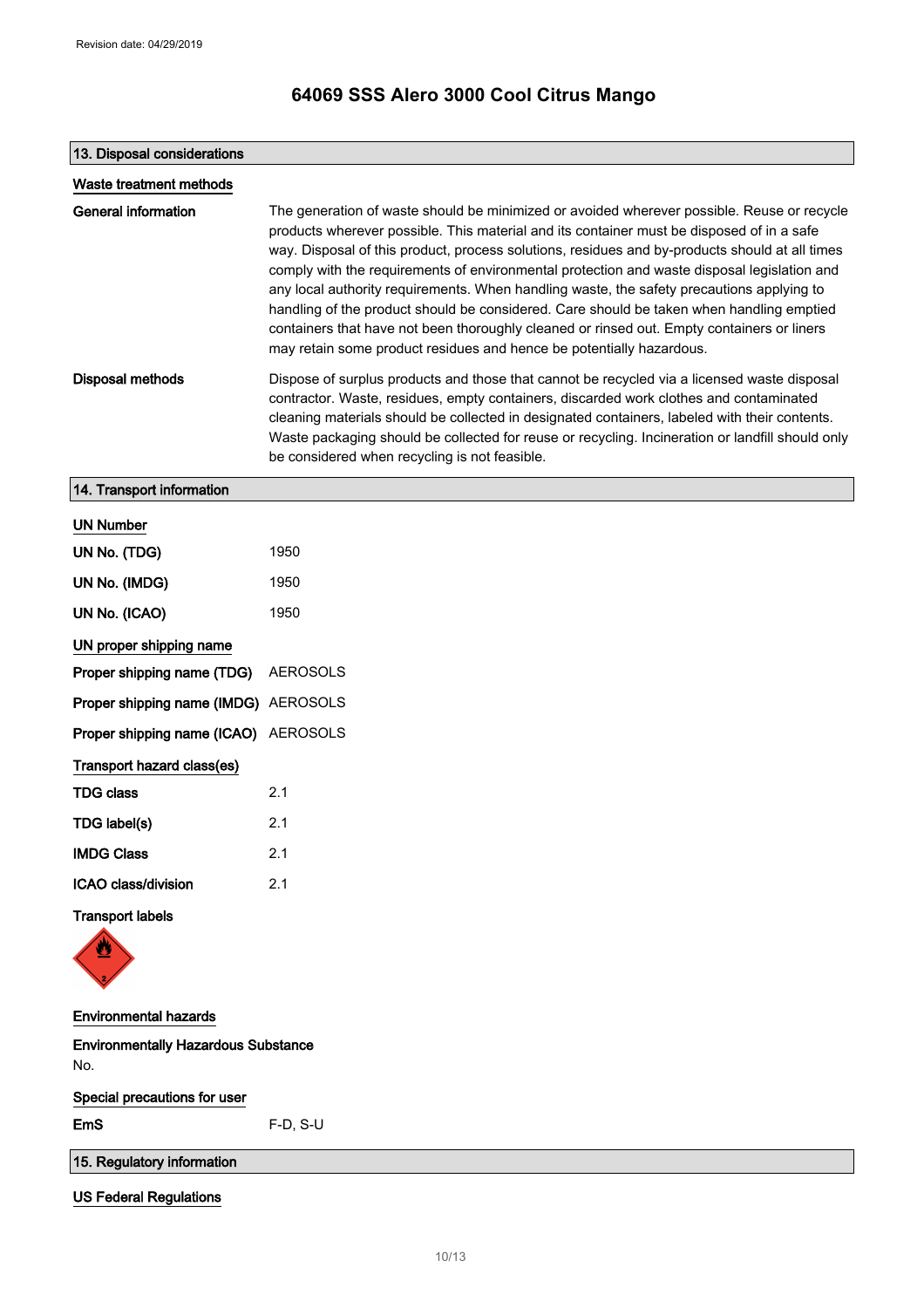SARA Section 302 Extremely Hazardous Substances Tier II Threshold Planning Quantities

None of the ingredients are listed or exempt.

CERCLA/Superfund, Hazardous Substances/Reportable Quantities (EPA)

None of the ingredients are listed or exempt.

### SARA Extremely Hazardous Substances EPCRA Reportable Quantities

None of the ingredients are listed or exempt.

### SARA 313 Emission Reporting

The following ingredients are listed or exempt:

Diethylene Glycol Monoethyl Ether 1.0 %

## CAA Accidental Release Prevention

None of the ingredients are listed or exempt.

### FDA - Essential Chemical

None of the ingredients are listed or exempt.

### FDA - Precursor Chemical

None of the ingredients are listed or exempt.

## SARA (311/312) Hazard Categories

None of the ingredients are listed or exempt.

#### OSHA Highly Hazardous Chemicals

None of the ingredients are listed or exempt.

#### US State Regulations

California Proposition 65 Carcinogens and Reproductive Toxins

None of the ingredients are listed or exempt.

### California Air Toxics "Hot Spots" (A-I)

The following ingredients are listed or exempt:

Diethylene Glycol Monoethyl Ether Present.

(2-Methoxymethylethoxy)propanol Present.

## California Air Toxics "Hot Spots" (A-II)

None of the ingredients are listed or exempt.

### California Directors List of Hazardous Substances

The following ingredients are listed or exempt:

(2-Methoxymethylethoxy)propanol Present.

### Massachusetts "Right To Know" List

The following ingredients are listed or exempt:

(2-Methoxymethylethoxy)propanol Present.

## Rhode Island "Right To Know" List

The following ingredients are listed or exempt: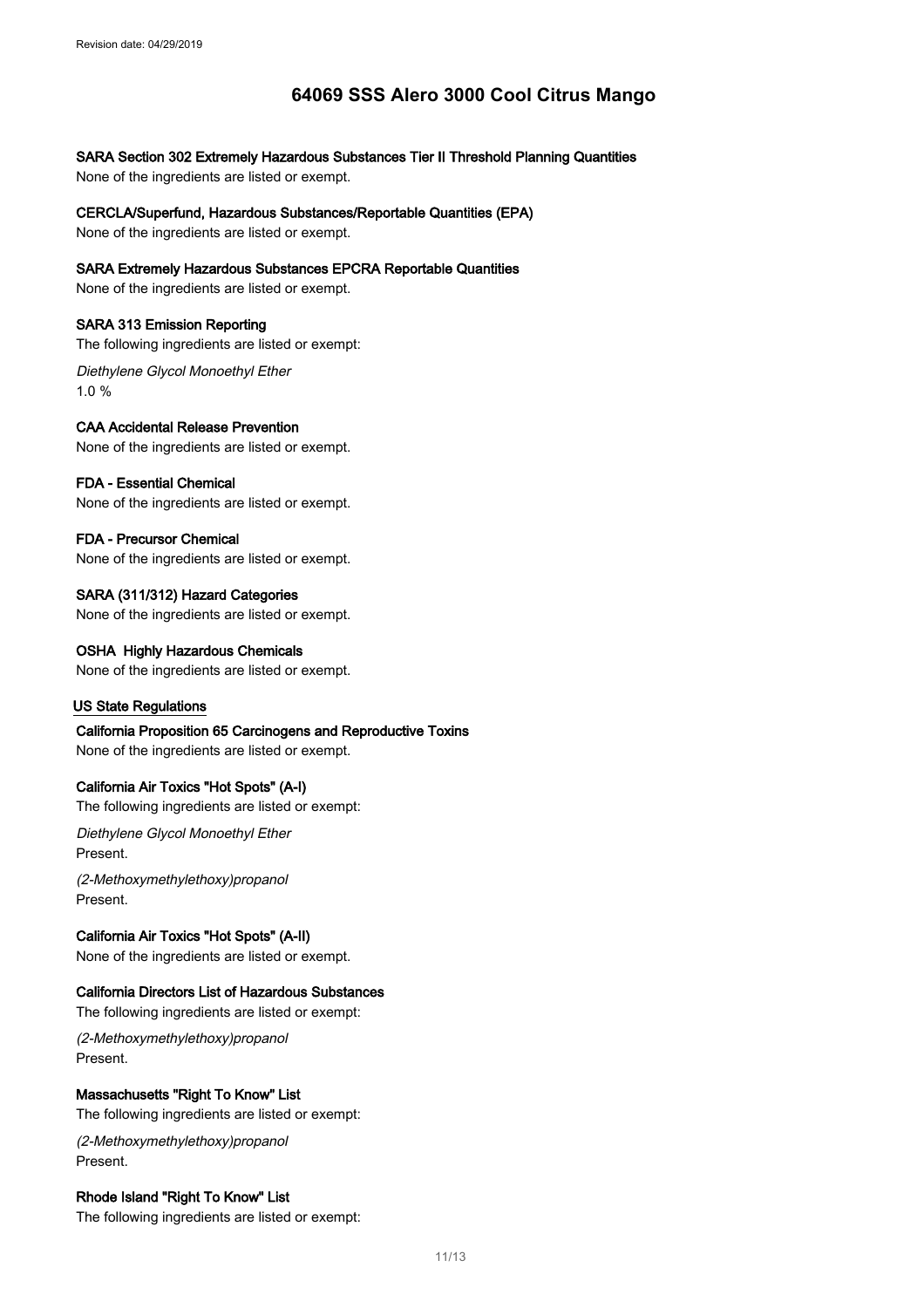(2-Methoxymethylethoxy)propanol Present.

## Minnesota "Right To Know" List

The following ingredients are listed or exempt:

Diethylene Glycol Monoethyl Ether Present.

(2-Methoxymethylethoxy)propanol Present.

#### New Jersey "Right To Know" List

The following ingredients are listed or exempt:

(2-Methoxymethylethoxy)propanol Present.

### Pennsylvania "Right To Know" List

The following ingredients are listed or exempt:

(2-Methoxymethylethoxy)propanol Present.

## Inventories

#### US - TSCA

The following ingredients are listed or exempt:

Diethylene Glycol Monoethyl Ether Present.

Benzyl salicylate Present.

(2-Methoxymethylethoxy)propanol Present. **Geraniol** 

Present.

## US - TSCA 12(b) Export Notification

None of the ingredients are listed or exempt.

| 16. Other information  |                                                                                                                             |
|------------------------|-----------------------------------------------------------------------------------------------------------------------------|
| General information    | This product is considered to be a small package and is labeled according to the relevant<br>provisions of the legislation. |
| <b>Training advice</b> | Read and follow manufacturer's recommendations. Only trained personnel should use this<br>material.                         |
| <b>Revision date</b>   | 04/29/2019                                                                                                                  |
| SDS No.                | 4907                                                                                                                        |